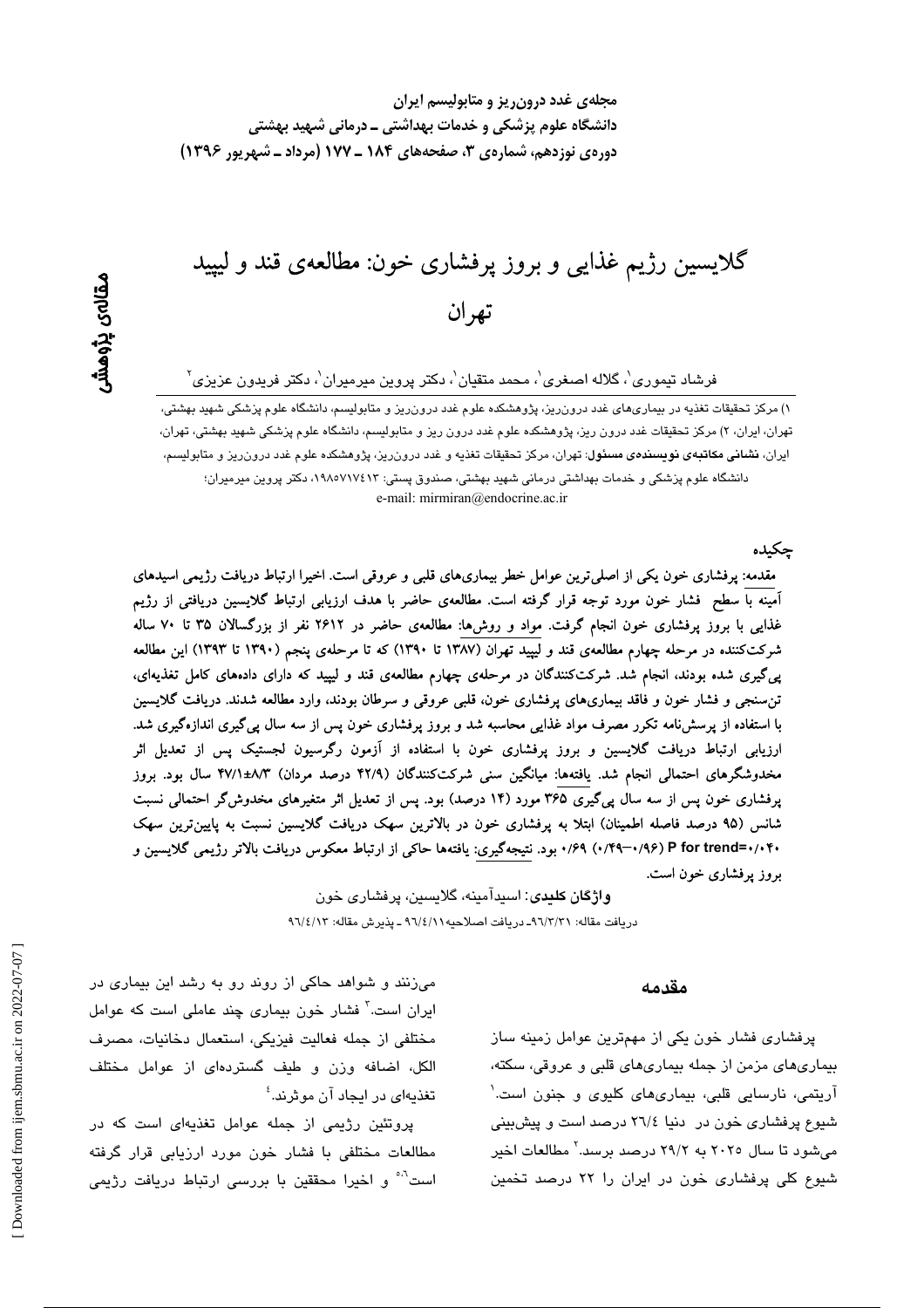اسید*ه*ای آمینه به عنوان اجزای سازنده پروتئینها با فشارخون<sup>۲۰۱۷</sup> در پی درک عمیقتر*ی* از این ارتباط برآمدهاند. گلایسین به عنوان سادهترین اسید آمینه*ی* موجود در طبیعت، یکی از فراوانترین اجزای پروتئینی خارج سلولی است" و به عنوان یک اسید آمینه غیرضرور*ی* در واکنشهای مختلف متابولیکی در بدن انسان و حیوانات از جمله ساخت پورینها و پروتئینها، جزئی از ساختمان گلوتاتیون و پیش ساز ساختن گلوتاتین پراکسیداز، به عنوان یک آنزیم آنتی|کسیدان مهم، شرکت میکند.<sup>۱۶</sup> مطالعات پیشین ارتباط دریافت مکمل گلایسین با بهبود مقاومت انسولینی، ۱٬ افزايش ظرفيت آنتي اكسيداني و ضد التهابي،<sup>١٦</sup> كاهش سطح تریگلیسیرید و اسیدهای چرب آزاد خون<sup>۷۷</sup> و اثر مفید گلایسین در بهبود پرفشاری خون را گزارش کردهاند.<sup>۱۸</sup> همچنین اخیرا ارتباط دریافت گلایسین از رژیم غذایی با فشار خون در مطالعات مقطعی اندکی مورد ارزیابی قرار گرفته است.<sup>۷٬۱۰۸۲</sup> در مطالعهای مقطعی در قالب کوهورت INTERMAP دریافت بالاتری از گلایسین با افزایش ۲ تا ۳ ميلي،متر جيوه فشار خون سيستولي بالاتر مرتبط بود،<sup>٧</sup> حال آن که در زنان دوقلوی بریتانیا این ارتباط با فشار خون سیستولی و فشار متوسط شریانی معکوس گزارش شده `` و در مطالعه HELENA study رابطهای دیده نشد. ``

با توجه به اهمیت رژیم غذایی، و به ویژه پروتئینها، در بیماریهای مزمن از جمله پرفشاری خون و یافتههای ضد و نقیض درباره ارتباط گلایسین دریافتی از رژیم غذایی و فشار خون نیاز به تحقیقات بیشتر در این زمینه به نظر یک ضرورت است. ضمن این که در هیچ مطالعهی آیندهنگری ارتباط دریافت غذایی اسیدآمینه گلایسین و بروز پرفشاری خون ارزیابی نشده است. از این رو با توجه به شیوع بالای پرفشاری خون در ایران و اهمیت پروتئینها، به ویژه اسپدهای آمینه در ایجاد آن، این مطالعه با هدف بررسی ارتباط گلایسین دریافتی از رژیم غذایی و بروز پرفشاری خون در افراد شرکتکننده در مطالعه قند و لیپید تهران (TLGS) انجام شد.

## مواد و روشها

مطالعهی حاضر به صورت آیندهنگر و در قالب مرحلهی چهارم مطالعهى قند و ليپيد تهران انجام شد. مطالعهى قند و ليپيد تهران با هدف تعيين شيوع و شناسايي عوامل خطر بیماریهای غیرواگیر از سال ۱۳۷۸ در ۱۰۰۰۰ نفر از

ساکنین منطقهی ۱۳ تهران آغاز شد و اطلاعات افراد شرکتکننده در آن هر سه سال یک بار اندازهگیری می-شود.<sup>۱۹</sup> در مرحلهی چهارم این مطالعه ارزیابی *ه*ای تنسنجی، بیوشیمیایی و اطلاعات تغذیهای ۷۹٥٦ نفر از شرکتکنندگان جمعآوری شده است. در پژوهش حاضر از ۳۱۱۰ فرد ۳۵ تا ۷۰ سال شرکتکننده در مرحلهی چهارم، پس از کنار گذاشتن افرادی که بیش و کم گزارش دهی (انرژی دریافتی بیشتر از ٤٥٠٠ کیلوکالری و یا کمتر از ٨٠٠ کیلوکالری در روز) داشتند (۱۲۹ نفر)، افراد با سابقهی بیماریهای انفاركتوس، قلبي و عروقي و سرطان (٤٢ نفر)، زنان باردار و شیرده (٢٦ نفر)، افراد مبتلا به پرفشاری خون (٨٣١ نفر) ٢٦١٢ نفر تا مرحلهي پنجم مطالعه قند و ليپيد مورد پيگيري قرار گرفتند (میزان پیگیری: ۳/۱ سال). ممکن است برخی افراد در دو یا چند گروه قرار گرفته باشند.

## جمعآوري دادهها

اطلاعات تغذیهای افراد شرکتکننده با استفاده از پرسشنامهی نیمه کمی بسامد خوراک که پیش از این روایی و پایایی آن اعتبارسنجی شده بود، انجام گرفت<sup>. ۲</sup> فراوانی مصرف هر قلم از مواد غذایی در یک سال گذشته به صورت روزانه، هفتگی و ماهانه توسط کارشناس آموزش دیده سوال شد و بسامد گزارش شده برای هریک از اقلام غذایی به دریافت روزانه بر حسب گرم تبدیل شد. برای تبدیل دریافتهای غذایی به انرژی و مواد مغذی از جدول ترکیبات غذایی ٔ USDA و برای غذاهایی مثل کشک از جدول ترکیبات ترکیبات ایرانی استفاده شد. برای دریافت رژیمی اسپدهای آمینه پس از تطبیق غذاهای مصرفی موجود در پرسشنامه بسامد خوراک با ترکیبات غذایی موجـــود در جدول تركيبات USDA (http://www.ars.usda.gov/ba/bhnrc/ndl) محتوای اسیدهای آمینه به صورت مقدار اسیدآمینه در یک گرم پروتئين استخراج شد.

اطلاعات تنسنجی شامل قد، وزن و دور کمر افراد توسط کارشناسان آموزش دیده گردآوری شد. اندازهگیری وزن با Seca 707; Seca) استفاده از ترازوی دیجیتالی (Seca 707; Seca Corporation, Hanover, Maryland; range, 0.1-150 kg) و با دقت ١٠٠ گرم، در حالي كه افراد بدون كفش و دارای حداقل پوشش بودند، انجام شد. اندازهگیری قد نیز با استفاده از متر نواری سکا و با دقت ۱ سانتی متر در حالی که افراد در حالت ایستاده و بدون کفش، با کمینه پوشش و

i - U.S Department of Agriculture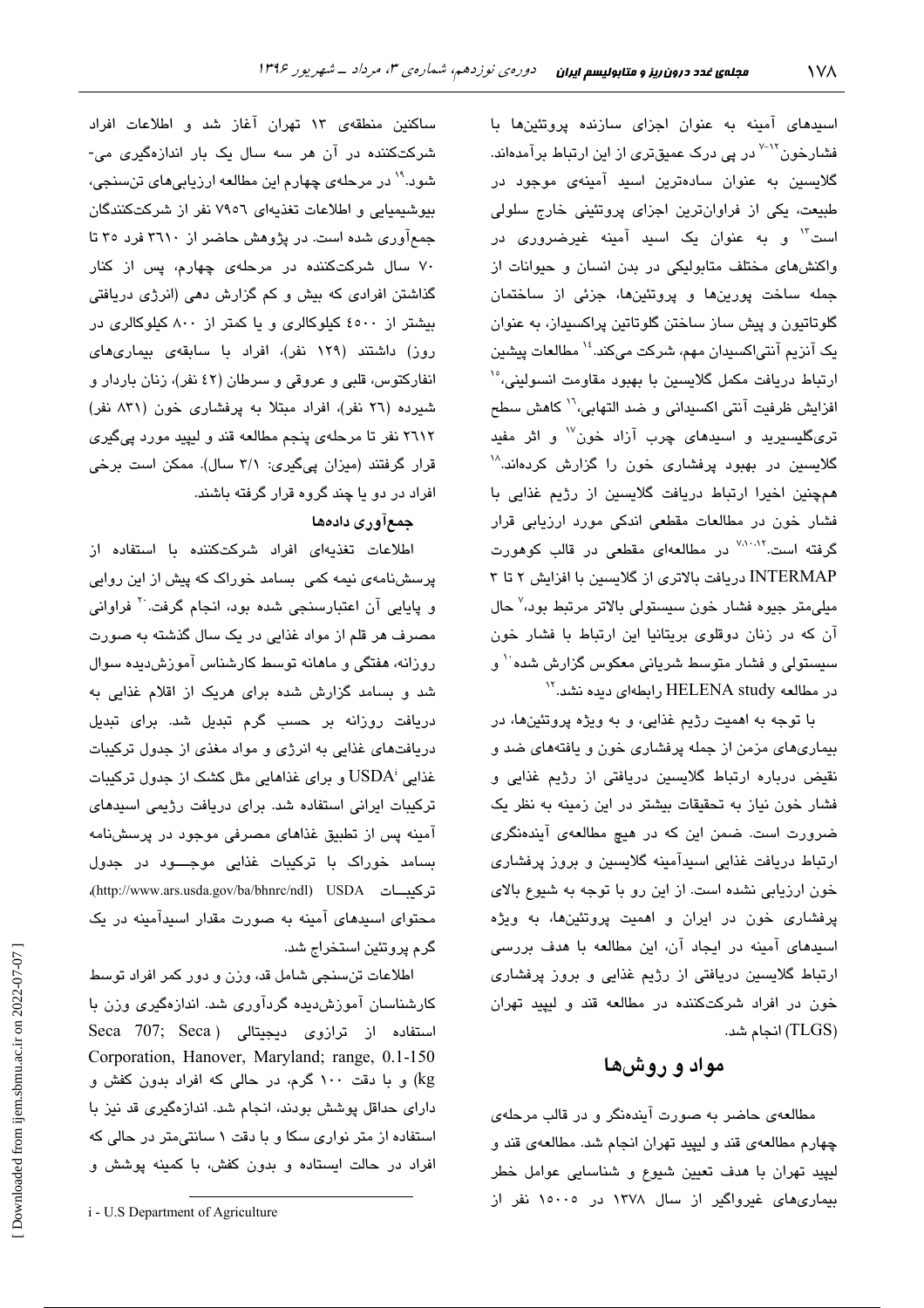شانههایشان در حالت عادی قرار داشت، اندازهگیری شدند. شاخص توده بدنی با تقسیم وزن (کیلوگرم) بر مجذور قد (متر) به دست آمد. دور کمر با استفاده از متر نواری و از حدود ناف و بدون فشار با دقت ۰/۱ سانتیمتر انجام شد.

ارزیابی فعالیت بدنی افراد شرکتکننده به کمک پرسشنامه (MAQ) که پیش از این در بین جمعیت ایرانیان اعتبارسنجی شده بود، انجام شد.'` از تمام افراد خواسته شد که تعداد دفعات و زمان هر بار انجام فعالیتهای بدنی خود در یک سال گذشته را به چهار صورت شامل: فعالیتهای سبک، متوسط، سنگین و خیلی سنگین گزارش کردند. فعالیت بدنی مطابق فهرستی از فعالیتهای معمول روزانه به صورت واحد متابولیکی ساعت در هفته (MET-h/Wk) بیان شد.

اندازهگیری فشارخون توسط پزشکان مجرب و با استفاده از فشارسنج جیوهای و تکنیک صدای کروتکف انجام شد. فشار خون سيستولى با شنيده شدن اولين صدا و فشارخون دیاستولی با ناپدیدی شدن صدا ثبت شد. پس از ٥ دقیقه استراحت و در حالت نشسته روی صندلی دسته دار دوبار فشار خون افراد با فاصله ۳۰ ثانیه روی بازوی راست اندازهگیری شد و میانگین آن به عنوان فشار خون افراد ثبت شد. در این مطالعه پرفشاری خون طبق معیارهای هشتمین کمیته ملی مدیریت فشار خون در بزرگسالان (JNC8) تعریف شد، بدین صورت که برای افراد بالای ٦٠ سال پرفشاری خون به صورت فشار خون سیستولی بالاتر یا مساوی ١٥٠ ميلي متر جيوه يا فشار خون دياستولي بالاتر يا مساوی ۹۰ میلی متر جیوه و یا مصرف داروی ضد پرفشاری تشخیص داده شد. برای افراد زیر ٦٠ سال پرفشاری خون به صورت فشارخون سیستولی بالاتر یا مساوی ۱٤۰ میلی متر جیوه یا فشار خون دیاستولی بالاتر یا مساوی ۹۰ میلی متر جیوه و یا مصرف دارو*ی* ضد پرفشار*ی* تعریف شد.<sup>۲۲</sup> همچنین وضعیت ابتلا به دیابت طبق معیارهای انجمن دیابت امریکا به صورت قند خون ناشتای بالای ۱۲٦ میلیگرم بر دسی لیتر و یا قندخون دوساعته بالاتر از ۲۰۰ میلیگرم بر دسی!**ی**تر و یا مصرف دارو*ی* ضد دیابت مشخص شد.<sup>۲۲</sup>

اندازەگىرىھاى آزمايشىگاھى

از تمام افراد شركتكننده پس از ١٠ تا ١٢ ساعت ناشتا بودن در طول شب، بين ساعت ٧ تا ٩ صبح يک نمونه خون سیاهرگی جهت اندازهگیری سطوح گلوکز خون و پروفایل

i - Modifiable Activity Questionnaire

ليپيدى سرم شامل ترىگليسىريد، كلسترول-HDL جمعآوری شد. نمونههای خونی در مدت ۳۰ تا ٤٥ دقیقه پس از زمان جمعآوری، سانتریفوژ شدند و تمام آزمایشها در آزمایشگاه مرکز تحقیقات غدد درونریز انجام شد. قند خون در روز نمونهگیری و با روش کالریمتری و با استفاده از گلوکز اکسیداز اندازهگیری شد. ضریب تغییرات درون و برون آزمون برای گلوکز ناشتای سرم ۲/۲ درصد بود. اندازهگیری تریگلیسیرید سرم با استفاده از روش كالرىمترى آنزيمى با گليسرول فسفات اكسيداز انجام شد. ضریب تغییرات درون و برون آزمون برا*ی* تریگلیسیرید به ترتیب ٠/٦ و ١/٦ بود. پس از رسوب دادان لیپوپروتئینهای حاوی apo B با محلول فسفو تنگستیک اسید، سطح کلسترول-HDL سرم با استفاده از کیتهای تجاری شرکت پارس آزمون اندازهگیری شد. ضریب تغییرات درون و برون آزمون برای کلسترول–HDL به ترتیب برابر ۰/۰ و ۲ درصد به دست آمد. کلسترول-LDL سرم با استفاده از مقادیر سرمی تریگلیسیرید، توتال کلسترول و کلسترول-HDL سرم در فرمول فریدوالد محاسبه شد. آنالیز تمام نمونهها با استفاده از کیتهای تجاری (شرکت پارس آزمون، تهران، ایران) و با دستگاه اتوآنالایــز Vital ) Selectra (Scientific, Spankeren, The Netherlands) انجام شد.

تجزیه و تحلیل آمار*ی* دادهها

تحلیل آماری دادهها با استفاده از نرمافزار SPSS نسخه ۱۰ انجام شد. ارزیابی نرمال بودن دادهها به کمک رسم منحنی هیستوگرام و تست کلموگروف-اسمیرنوف بررسی شد. متغیرهای جمعیت شناختی به صورت میانگین±انحراف معیار یا میانه (٢٥ تا ٧٥) برای متغیرهای کمی و به صورت تعداد و درصد برای متغیرهای کیفی بیان شد. افراد شرکتکننده بر مبنای دریافت غذایی اسیدآمینه گلایسین (به صورت درصد از پروتئین دریافتی) چارکېندی شدند. برای مقایسهی ویژگیهای پایه و دریافتهای غذایی افراد در بین سهکهای دریافت اسیدآمینه گلایسین از آزمون مجذور خی و آزمون رگرسیون خطی استفاده شد. برای ارزیابی خطر ابتلا به پرفشاری خون پس از سه سال پیگیری از تحلیل رگرسیون لجستیک و با تعدیل اثر مخدوشگرهای سن، جنس، نمایه توده بدنی، وضعیت دیابت، مصرف سیگار، فعالیت بدنی، و متغیرهای تغذیهای شامل دریافت انرژی، اسيدهاى چرب اشباع، اسيدهاى چرب چند غير اشباع، فيبر، سديم، كلسيم و پتاسيم استفاده شد. نسبت شانس با ٩٥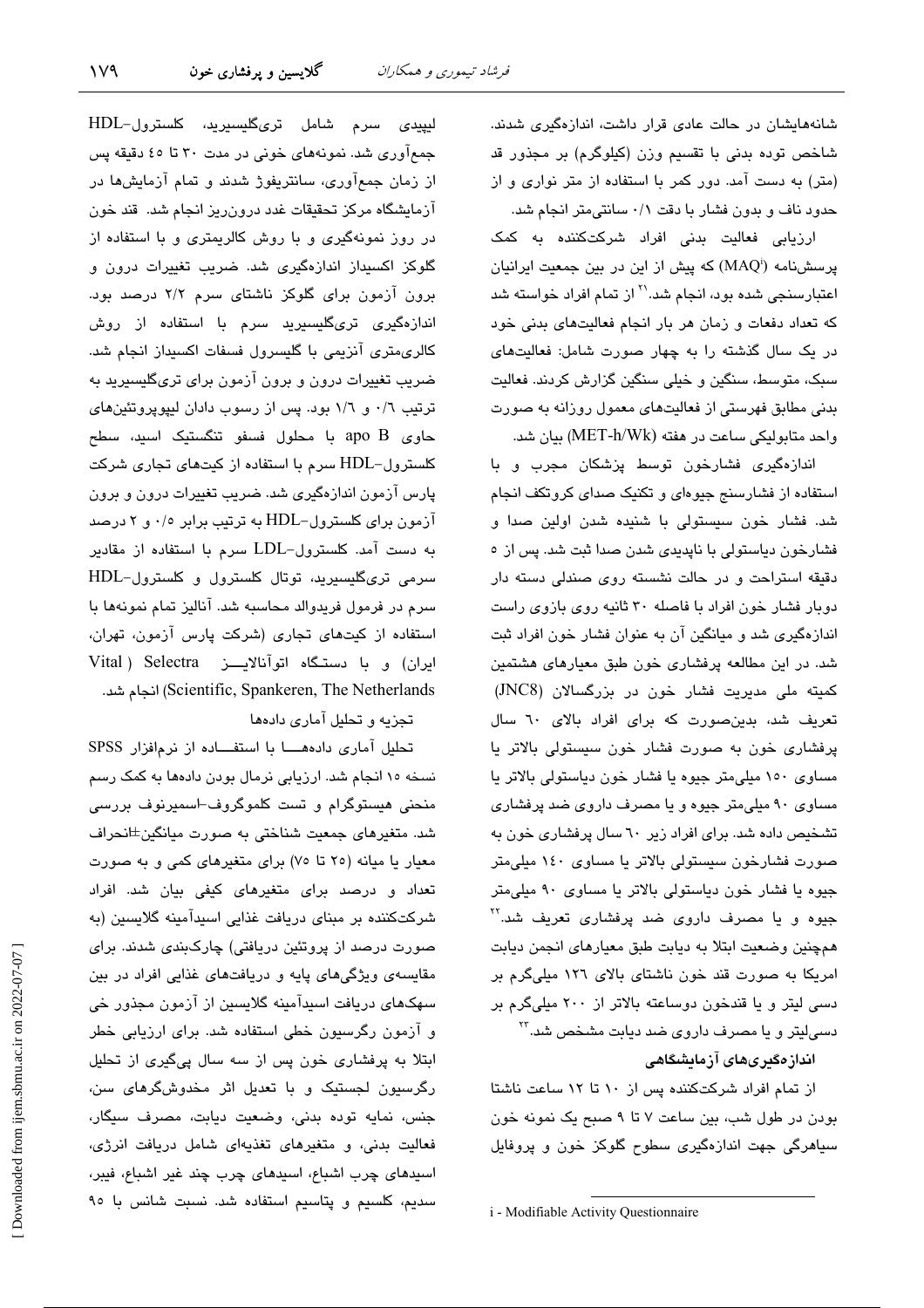$P<\cdot/\cdot$ ه درصد فاصله اطمینان گزارش و ه $P<\cdot/\cdot$  به عنوان تفاوت معنی،دارآماری تعریف شد.

#### بافتهها

میانگین سن و نمایهی توده بدنی افراد شرکتکننده در این مطالعه به ترتیب ۵۷/۱±۸/۳ سال و ۲۸/۰±۶۸/ کیلوگرم بر متر مربع بود و ٤٢/٩ درصد از شرکتکنندگان را مردان تشکیل میدادند. پس از ۳ سال ییگیری تعداد ۳۱۰ مورد

جدید (۱٤ درصد) پرفشاری خون در جمعیت مورد مطالعه ثبت شد. میانگین دریافت اسیدآمینه گلایسین به صورت گرم در روز و درصد از پروتئین دریافتی به ترتیب ۱/۱±۰/۱ و ۳/۷±۰/۳ بود و ۵۳/۷ درصد گلایسین از منابع پروتئین گياهي دريافت مي شد. ويژگي هاي تنسنجي، شيوه زندگي و دادههای بیوشیمیایی افراد شرکتکننده در ایتدای مطالعه در جدول ١ نمايش داده شده است.

جدول ۱- ویژگیهای تنسنجی، شیوه زندگی و دادههای بیوشیمیایی۲۶۱۲ نفر از افراد شرکتکننده در مطالعه بر اساس سهكهاي دريافت اسيدآمينه كلايسين (درصد از يروتئين دريافتي) \*

|                                       | سهكهاى دريافت اسيدآمينه كلايسين                                                                   |                                                   |                                                       |                                       |  |  |
|---------------------------------------|---------------------------------------------------------------------------------------------------|---------------------------------------------------|-------------------------------------------------------|---------------------------------------|--|--|
|                                       | $\eta$ (n= $\lambda\lambda\lambda$ )                                                              | $\gamma$ (n= $\Delta V\Delta$ )                   | $\mathbf{r}$ (n= $\mathbf{A} \mathbf{f} \mathbf{A}$ ) | P trend <sup>†</sup>                  |  |  |
| سن (سال)                              | $\frac{2}{\sqrt{1-\frac{1}{2}}}$                                                                  | $E(V/\text{L})\pm\text{A}/\text{T}$               | $E(V) \cdot \pm \Lambda/Y$                            | $\cdot$ / $\vee\tau\tau$              |  |  |
| مردان (درصد)                          | $Y\S$ /V                                                                                          | 20/0                                              | <b>ENA</b>                                            | $\langle \cdot   \cdot \cdot \rangle$ |  |  |
| نمایه توده بدنی (کیلوگرم بر متر مربع) | $Y\Lambda/\lambda \pm \epsilon/T$                                                                 | $\Upsilon V / \Upsilon \pm \epsilon / \Upsilon$   | $\frac{Y}{4}$                                         | $\cdot$ /۲ $\wedge$ 0                 |  |  |
| دور کمر (سانتیمتر)                    | $97/7 \pm 1.7$                                                                                    | $92/7\pm1.7$                                      | $92/2 \pm 1.7$                                        | .7171                                 |  |  |
| مصرف سیگار (درصد)                     | $\frac{1}{\sqrt{2}}$                                                                              | $\cdot$ /9                                        | 12/7                                                  | $\cdot/\lambda\lambda$                |  |  |
| فشارخون سيستوليک (ميلي،مترجيوه)       | $117/V \pm 12/V$                                                                                  | $112/7\pm12/$                                     | 112/0±1٣/٨                                            | $\cdot$ /۲۳.                          |  |  |
| فشارخون دياستوليک (ميلي،مترجيوه)      | VJ/V±A/A                                                                                          | VJ/9±A/V                                          | $VV/$ $+\Delta/T$                                     | $\cdot$ /۲۰۰                          |  |  |
| فعاليت فيزيكي (MET-h/Wk)              | $\circ \circ / \cdot (\check{\ } \cdot / \check{\ } \wedge \neg \Lambda \circ / \check{\ } \tau)$ | $77/177/7-90/7)$                                  | $70/2(79/7-91)/7)$                                    | $\langle \cdot   \cdot \cdot \rangle$ |  |  |
| تریگلیسیرید (میلیگرم در دسیلیتر)      | $170(A9-1V_{\epsilon})$                                                                           | $\lambda Y \circ (\lambda 9 - \lambda V \lambda)$ | $\Upsilon(Y(1-1)\Lambda)$                             | $\cdot/\cdot\cdot\tau$                |  |  |
| کلسترول–HDL (میلیگرم در دسیلیتر)      | $\epsilon \Lambda / \epsilon \pm 17/$                                                             | $EV/Y \pm VV$                                     | $27/7$ ±11/7                                          | $\cdot/\cdot\cdot$ $\mathsf{Y}$       |  |  |
| کلسترول–LDL(میلیگرم در دسیلیتر)       | 11V/V±۳1/۲                                                                                        | $\frac{1}{2}$                                     | $\frac{1}{\sqrt{7}}$                                  | .78V                                  |  |  |

\*دادهها به صورت میانگین و انحراف معیار بیان شدهاند. †مقدار ۴٬۰۰۵ از نظر آماری معنیدار است.

یافتهها نشان میدهد که با افزایش دریافت رژی*می* گلايسين درصد مردان، فعاليت فيزيکي و سطح تر*ی*گليسيريد سرم افزایش و سطح کلسترول-HDL کاهش میبابد (P<۰/۰۰۳) حال آن که متغیرهای سن، نمایه توده بدنی، دور کمر، مصرف سيگار، فشارخون سيستولى و دياستولى، و کلسترول–LDL در سهک های دریافت گلایسین تفاوت آماری معنیداری نداشتند.

دریافتهای رژیمی افراد شرکتکننده در جدول ۲ نشان داده شده است. افراد در بالاترین سهک دریافت اسیدآمینه گلایسین نسبت به افرادی که در پایینترین سهک هستند چربي کل، چربي اشباع، پتاسيم و کلسيم رژي*مي* کمتر*ی*  $c$ دریافت میکردند (P<۰/۰۰۱)، در حالی که دریافت انرژی

دريافتى، كربوهيدرات، كل پروتئين، پروتئين گياهى، چربى چند غیراشباعی و منیزیوم در آنها بالاتر بود (P≤٠/٠٠٥).

جدول ۳ نسبتهای شانس تعدیل شده برای بروز پرفشاری خون در سهکهای دریافت رژیمی اسپدآمینه گلایسین در مدل های مختلف را نشان می دهد. در مدل ۱ و ۲ بترتیب پس از تعدیل اثر سن و جنس در مدل ۱ و تعدیل اثر مخدوش گرهای نمایه تودهی بدنی، وضعیت دیابت، استعمال سیگار، فعالیت فیزیکی و انرژی دریافتی در مدل ۲ یافتهی آماری معنی،داری بین دریافت بالاتر گلایسین و بروز پرفشاری خون مشاهده نشد، در مدل نهایی پس از تعدیل اثر مخدوشگرهای رژی*می* نسبت شانس پرفشاری خون در بالاترین سهک نسبت به پایینترین سهک دریافت گلایسین  $\cdot$  /79 ( $\cdot$  /39 -  $\cdot$  /97) P=  $\cdot$  / $\cdot$  24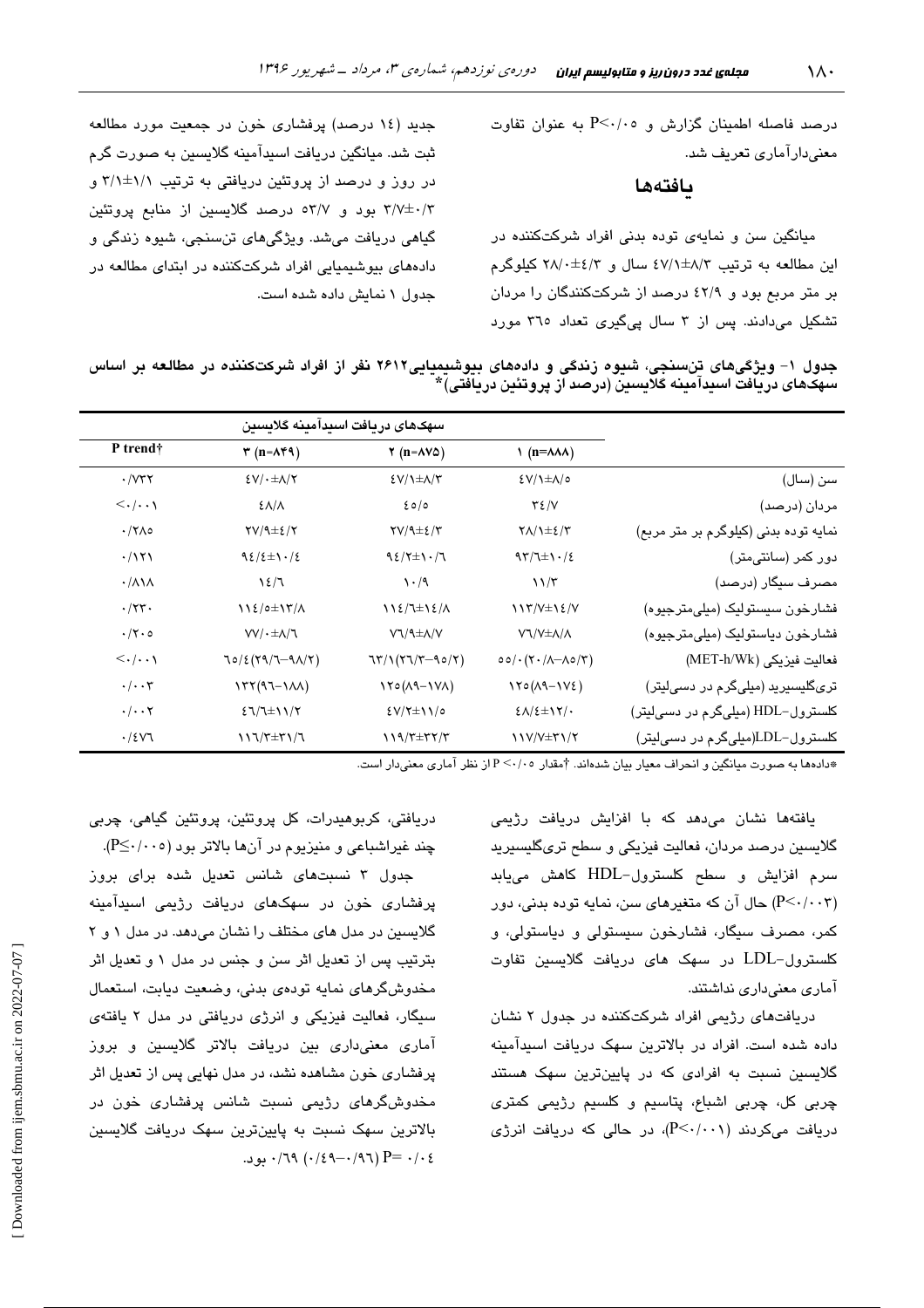۱۸۱

|                                                  | سهكهاى دريافت اسيدامينه گلايسين              |                                              |                                             |                                       |  |
|--------------------------------------------------|----------------------------------------------|----------------------------------------------|---------------------------------------------|---------------------------------------|--|
|                                                  | $\eta$ (n= $\lambda\lambda\lambda$ )         | $\gamma$ (n= $\Delta V\Delta$ )              | $\mathbf{r}$ (n= $\mathbf{A} \mathbf{f}$ ۹) | P trend†                              |  |
| انرژی دریافتی (کیلوکالری در روز)                 | $YYYY \pm VY$                                | $Y\xi \cdot \mathbb{I} \pm \mathsf{V} Y \xi$ | $Y\S1\S\pm VYV$                             | $\langle \cdot   \cdot \cdot \rangle$ |  |
| کربوهیدرات (درصد از انرژی دریافتی)               | oV/V±J/J                                     | $09/7 \pm 7/7$                               | $09/Y \pm V/\gamma$                         | $\langle \cdot   \cdot \cdot \rangle$ |  |
| پروتئین (درصد از انرژی دریافتی)                  | $\frac{1}{\sqrt{2}}$                         | $\frac{1}{\sqrt{2}}$                         | $\frac{1}{2}$                               | $\langle \cdot   \cdot \cdot \rangle$ |  |
| پروٽئين حيواني (درصد از انرڙي دريافتي)           | $V/\Upsilon \pm \Upsilon/\Upsilon$           | $7/7\pm7/$                                   | $V/\left(\frac{1}{2}\right)$                | $\cdot/\cdot \circ \cdot$             |  |
| پروتئین گیاهی (درصد از انرژی دریافتی)            | $7/7 \pm 1/7$                                | $V/\tau \pm \chi/\circ$                      | $V/\tau \pm 1/\tau$                         | $\langle \cdot   \cdot \cdot \rangle$ |  |
| چربی (درصد از انرژی دریافتی)                     | $\Upsilon\setminus\Upsilon\pm\Upsilon/\cdot$ | $Y9/\xi \pm 1/\gamma$                        | $Y/\text{L} \pm \text{L}/\text{L}$          | $\langle \cdot   \cdot \cdot \rangle$ |  |
| اسپدهای چرب اشباع (درصد از انرژی دریافتی)        | $\lambda + \frac{1}{2}$                      | $9/2\pm7/7$                                  | $\Lambda/\tau \pm \Upsilon/\circ$           | $\langle \cdot   \cdot \cdot \rangle$ |  |
| اسیدهای چرب چندغیراشباعی (درصد از انرژی دریافتی) | $o/V \pm \lambda / \lambda$                  | $0/9$ $\pm$ $1/4$                            | $7/7\pm7/1$                                 | $\langle \cdot   \cdot \cdot \rangle$ |  |
| سدیم (میلیگرم/۱۰۰۰کیلوکالری)                     | $\sqrt{0}$                                   | $1027 \pm 20$                                | $\lambda$                                   | .79A9                                 |  |
| پتاسیم (میلیگرم/۱۰۰۰کیلوکالری)                   | $Y \wedge Y^{\pm o} \wedge Y$                | $1919 \pm 020$                               | 1927±071                                    | $\langle \cdot   \cdot \cdot \rangle$ |  |
| کلسیم (میلیگرم/۱۰۰۰کیلوکالری)                    | $V\S$ $0 \pm Y$ $V$                          | $751 \pm 175$                                | $001 \pm 109$                               | $\langle \cdot   \cdot \cdot \rangle$ |  |
| منیزیم (میلیگرم/۱۰۰۰کیلوکالری)                   | $19A \pm 2.$                                 | $Y \cdot 0 = \epsilon \cdot$                 | $Y \cdot Y \pm \xi Y$                       | $\cdot \cdot \cdot \circ$             |  |
| فیبر (گر م/۱۰۰۰کیلو کالری)                       | $Y \cdot / Y \pm \Lambda / o$                | $Y \cdot / \lambda \pm 1/\xi$                | $Y \cdot / \cdot \pm 1/9$                   | $\cdot$ /V/ $\circ$                   |  |

جدول ۲– دریافت رژیمی مواد مغذی بر اساس سهکهای دریافت اسبدآمینه گلایسین (درصد از پروتئین دریافتی) در ۲۶۱۲ نفر **افراد شرکتکننده در مطالعه قند و لیپید تهران\*** 

\*دادهها به صورت میانگین و انحراف معیار بیان شدهاند. † مقدار ۴٬۰۰۰ از نظر آماری معنیدار است.

جدول ۳- نسبت شانس (۹۵ درصد فاصله اطمینان) ابتلا به پرفشاری خون بر اساس سهکهای دریافت اسیدامینه گلایسین (درصد از پروتئین دریافتی) در ۲۶۱۲ نفر از افراد شرکتکننده در مطالعهی قند و لیپید تهران

| P for trend     | ٣                                                                   |                                                             |                               |                      |
|-----------------|---------------------------------------------------------------------|-------------------------------------------------------------|-------------------------------|----------------------|
|                 | (1.1/AFA)                                                           | (۱۳۵/۸۷۵)                                                   | $(179/\lambda\lambda\lambda)$ | تعداد موارد/کل       |
|                 | $2/\cdot V$                                                         | Y/V9                                                        | $\tau/\circ \iota$            | ميانه دريافت گلايسين |
| $\cdot/\gamma$  | $\cdot$ /VA ( $\cdot$ /09-1/ $\cdot$ {)                             | $\binom{1}{1}$ ( $\binom{1}{1}$ ) $\binom{1}{1}$            | $\sqrt{\cdot$ .               | مدل ۱ ً              |
| $\cdot/\rho$    | $\cdot$ /VA ( $\cdot$ / $\circ$ A $\rightarrow$ / $\cdot$ $\circ$ ) | $\binom{1}{\cdot}$ $\binom{1}{\cdot}$ $\binom{1}{\cdot}$    | $\sqrt{\cdot$ .               | ْ مدل ۲              |
| $\cdot/\cdot\,$ | $\cdot$ /79 ( $\cdot$ /29 - $\cdot$ /97)                            | $\gamma/\cdots$ ( $\cdot/\gamma$ 0- $\gamma/\tau\epsilon$ ) | $\sqrt{\cdot \cdot \cdot}$    | َمدل ۲َّ             |

\* نسبت شانس با استفاده از آزمون رگرسیون لجستیک تخمین زده شد. در مدل ۱ نسبتهای شانس برای سن و جنس تعدیل شدهاند.† در مدل ۲ نسبت شانس علاوه سن و جنس برای نمایه تودهی بدنی، وضعیت دیابت، استعمال سیگار، فعالیت فیزژی دریافتی نیز تعدیل شدهاند. ‡ در مدل ۳ نسبت شانس علاوه بر متغیرهای موجود در مدل ۱ و ۲ برای سایر متغیرها شامل اسیدهای چرب اشباع، اسیدهای چرب چندغیراشباعی، فیبر، کلسیم، سدیم، پتاسیم تعدیل شدهاند.

### **ىحث**

یافتههای مطالعهی ما ارتباطی معکوس و مستقل از متغیرهای سن، جنس، نمایهی تودهی بدنی، وضعیت دیابت، استعمال سیگار، فعالیت فیزیکی و دریافت انرژی، اسید*ه*ای چرب اشباع، اسیدهای چرب چندغیراشباعی، فیبر، کلسیم، سدیم، پتاسیم را بین دریافت بالاتر اسیدامینه گلایسین و خطر ابتلا به پرفشار*ی* خون پس از سه سال پیگیر*ی* در بزرگسالان شرکتکننده در مطالعهی قند و لیپید تهران را نشان داد.

بر اساس دانستههای ما مطالعهی حاضر اولین مطالعهای است که ارتباط دریافت رژیمی گلایسین را با بروز پرفشار*ی* خون مورد ارزیابی قرار میدهد. در مطالعات مقطعی انجام گرفته پیشین، یافته*ه*ای ضد ونقیضی درباره ارتباط گلایسین و سطح فشارخون گزارش شده است.<sup>۷٬۱۰٬۱۲</sup> مطالعهی هلنا<sup>:</sup> در جمعیت نوجوانان و به صورت مقطعی ارتباط دریافت اسیدهای امینه با سطوح فشارخون را ارزیابی کردند که برای گلایسین یافته معناداری مشاهده نشده است<sup>۱۲</sup> در حال*ی*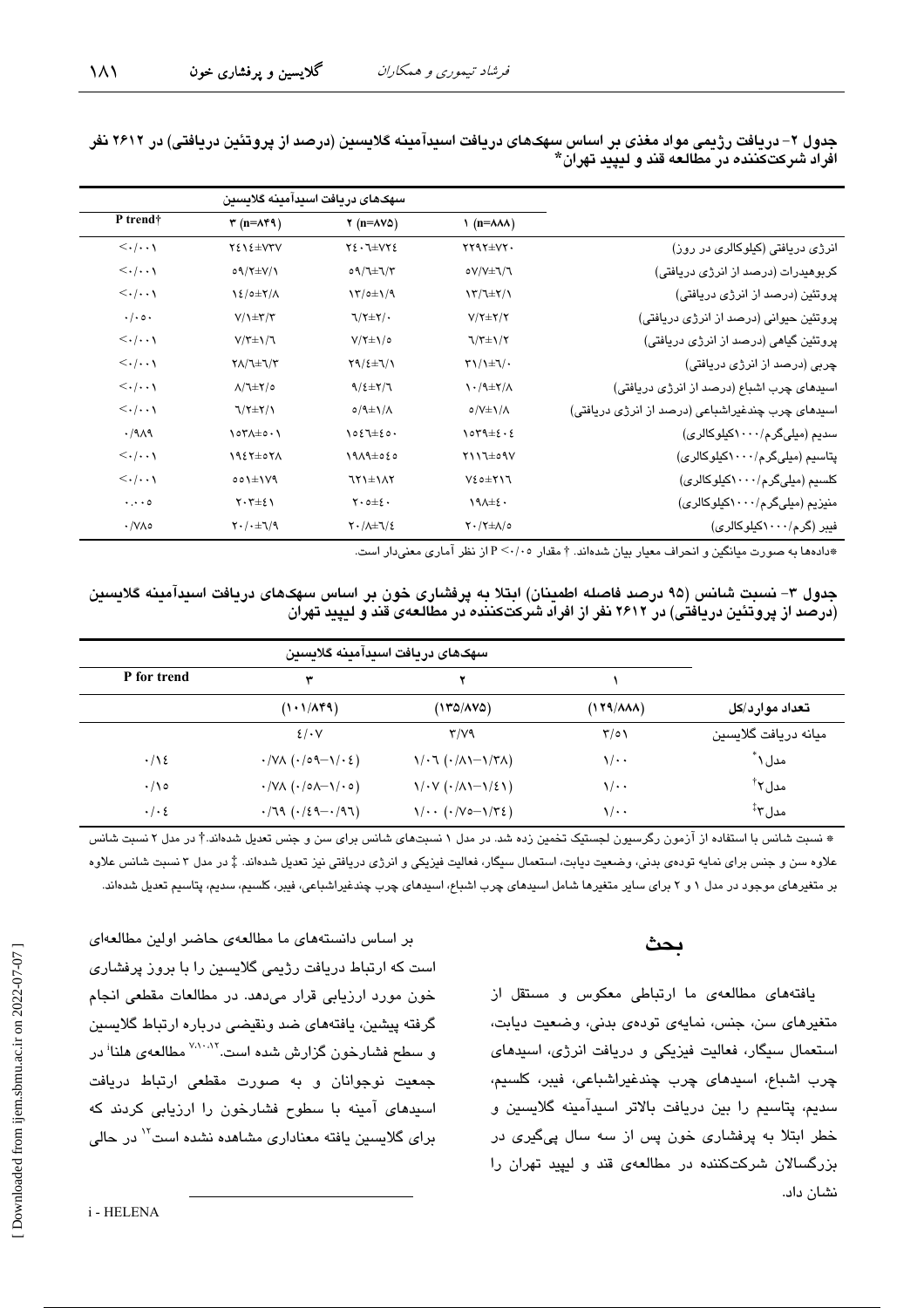که در مطالعهی استاملر<sup>ا</sup> و همکارانش که در قالب کوهورت INTERMAP و با استفاده از دادههای ٤ کشور ژاپن، چین، بریتانیا و امریکا انجام شد به طور کلی گلایسین بالاتر از دو انحراف معیار از میانگین کل جمعیت با ۲/۸ میلی متر جیوه فشارخون سیستولی بالاتر مرتبط بود.<sup>۷</sup> این یافته برا*ی* دادههای کشور ژاپن که عمده گلایسین دریافتی از ماهی و صدف و به میزان کمتری گوشت بود ارتباط معکوس غیرمعناداری را نشان میداد در حالی که برای دادههای کشورهای غربی که گلایسین خود را بیشتر از گوشت دریافت میکردند به طور معناداری با فشار خون بالاتر مرتبط بود.<sup>۷</sup> در مطالعه ما عمده دریافت سرین از غلات و حبوبات (٤٠ درصد) و گوشتهاى سفيد شامل مرغ، ماهي و تخممرغ (۲۲ درصد) و به میزان کمتری از گوشتهای قرمز و فرآیند شده (۹ درصد) است که قابل مقایسه با کشورهای آسيايي بويژه چين ميباشد و ممکن است علاوه بر تفاوت در طراحی مطالعه (کوهورت در مقایسه با مقطعی)، تفاوت در منابع رژیمی دریافتی در مطالعه ما و کشورهای غربی توجيه كننده نتايج متفاوت باشد. يافتههاى مطالعه ما احتمال کاهش ۳۰ درصدی بروز پرفشاری خون در بالاترین نسبت به پایینترین سهک دریافت گلایسین را نشان میدهد که با نتایج مطالعهی زنان دوقلوی بریتانیا هم سویی دارد. در مطالعهى زنان دوقلوى بريتانيا نيز، مشابه مطالعه INTERMAP، گلایسین به میزان بیشتری (٥٥ درصد) از منابع حیوانی دریافت میشد، اما نسبت به مطالعه INTERMAP گوشت کمتر (٢٥ درصد در مقابل ٣٣ تا ٤٧ درصد) و ماهی بیشتری (۱۸ درصد در مقابل ٦ تا ١٣ درصد) منبع گلایسین را تشکیل میدادند، با این وجود گلایسین دریافتی از منابع گیاهی و نه حیوانی با بهبود مقادیر محیطی و مرکز*ی* فشار خون مرتبط بود. `` با توجه به این که در مطالعهی حاضر ۵۳/۷ درصد گلایسین از منابع گیاهی دریافت شده است، ممکن است توجیهکننده بخشی از

در مطالعهی فعلی با افزایش سهکهای دریافت گلایسین کل پروتئین دریافتی به طور معنیداری افزایش یافت که این افزایش به طور معنیداری در درصد پروتئین گیاهی دیده شد، در حالی که دریافت پروتئین از منابع حیوانی به صورت حاشیه معنی داری کاهش یافت. که این یافتهها هم راستا با

ارتباط موجود باشد.

مطالعات پیشین با اثر کاهشی پروتئین گیاهی در کاهش بروز پرفشاری خون<sup>۲،۲۰</sup> و اثر افزایشی پروتئین حیوانی در بروز پرفشاری خون را نشان می،دهد.<sup>۲</sup>۱ همچنین در این مطالعه با افزایش دریافت گلایسین دریافت کل چربی و چربی اشباع کاهش و چربی چندغیراشباعی افزایش یافت که هماهنگ با توصیههای متخصصین تغذیه برای پیشگیری از بیماریهای مزمن از جمله پرفشاری خون است. با افزایش سهک دریافت گلایسین کلسیم و پتاسیم کاهش یافتند که با کاهش دریافت لبنيات و عدم تغيير دريافت ميوه و سبزى همراه است. هم-چنین به نظر میرسد کم بودن محتوای گلایسین لبنیات نیز در توجیه این یافته موثر باشد. با این که شیر و محصولات لبنی ۲۹ درصد کل پروتئین دریافتی را در مطالعه ما شامل میشوند اما تنها ۱۳/۳ درصد از منبع گلایسین را تشکیل مے دادند.

مطالعات بالینی مکانیسمهای مختلفی را برای اعمال اثرات ضد پرفشاری گلایسین مطرح کردهاند. در یکی از این مکانیسمها پیشنهاد شده که گلایسین با اثر بر کانالهای کلری باز شونده با گلایسین موجود در سطح غشای اندوتلیال عروق و باز کردن این کانالها باعث ورود کلر به سلول و هیپرپلاریزه شدن آن میشود که به دنبال این هیپرپلاریزه شدن از باز شدن کانالهای کلسیمی و ورود کلسیم به سلول که نقش کاملا شناخته شدهای در ایجاد انقباض عروق دارد جلوگیری به عمل میآورد و در نتیجه ورود کلر و کاهش ورود کلسیم به سلولهای اندوتلیال عروق؛ شل شدن و کاهش تون عروق و در پی آن کاهش فشارخون رخ میدهد.<sup>۲۷</sup> گلایسین همچنین به واسطه اثرات آنتیاکسیدانی ناشی از فعال کردن آنزیمهای آنتیاکسیدانی و مهار عوامل هستهای NF-kB) kB) باعث مهار رادیکالهای آزاد که در فعال کردن فسفولیپاز $A_{\mathsf{v}}$ و در نتیجه آزادسازی آراشیدونیک اسید به عنوان پیشساز چندین واسطه منقبضکننده عروقی نقش دارند میشود.<sup>۱۸٬۲۸</sup> همچنین گلایسین از طریق شرکت در مسیر بیوسنتز گلوتاتیون و محافظت آنتی|کسیدانی در افزایش زیست دسترسی به نیتریک اکساید به عنوان گشادکنندهی قوی عروقی نیز نقش ایفا میکند.<sup>۲۹</sup> از دیگر مکانی*س*مهای احتمالی اثر گلایسین بر فشارخون اثر نوروترانسىمىترى گلايسىن بر سىستم سمپاتیک و کنترل فعالیت قلبی و عروقی است که با افزایش آزادسازی استیل کولین باعث کاهش فشار خون و ضربان قلب میشود. <sup>۳۰</sup>

i-Stamler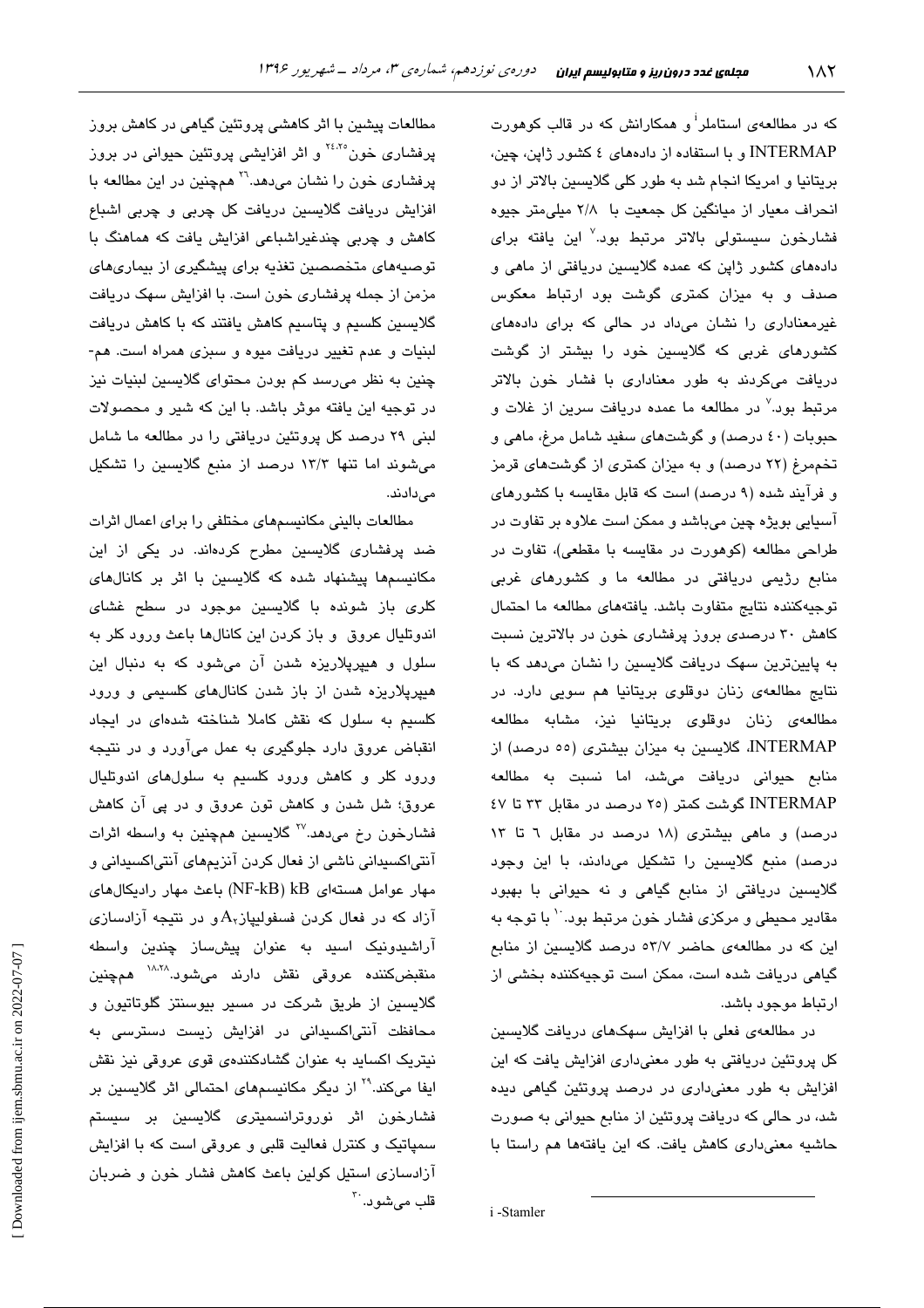تفاوت در خطر بروز پرفشاری خون به میزان ۳۱ درصد در مطالعهی حاضر که بین دریافت بالاترین و پایینترین سهک دریافت گلاسیین دیده شده است، یا تفاوت دریافت یک گرم در روز (سهک اول ۲/٦۷ گرم، سهک سوم ۳/٦٣گرم) بین بالاترین و پایینترین سهک مشاهده می شود، این تفاوت می تواند یا گنجاندن روزانه به ترتیب به اندازه یک و یک و نيم قوطي كبريت گوشت خالص بوقلمون (٣٢ گرم) يا گوشت جوجه (٤٣ گرم)، یک سوم فنجان لوبیای سویای بو داده (٦٠ گرم)، نصف لبوان تون ماهی (۷۳ گرم) و با نصف لبوان عدس خام در رژیم اعمال شود.

از جمله نقاط قوت این پژوهش میتوان به طراحی آيندهنگر، ميتني پر جمعيت پورن مطالعه و حجم نمونه نسبتا بالای آن که نمایش دهنده خوبـــی از جمعیت عمومـــی بزرگسالان و قابلیت تعمیمپذیری آن است، و همچنین دقت ۔<br>بالا در جمعآوری دادہھا که برای دادہھای رژیم غذایی از کارشناسان تغذیه ماهر و برای اندازهگیری فشارخون و سایر اطلاعات از پزشکان با تجربه استفاده شده است، اشاره کرد. همچنین این مطالعه محدودیتهایی نیز دارد از جمله این که ما احتمال تاثیرگذاری مخدوشگرهای ناشناخته بر یافتههای این مطالعه را رد نمیکنیم، با وجود این که ما در این مطالعه اثر مخدوشگرهای احتمالی زیادی را تعدیل

International Study on Macro/Micronutrients and Blood Pressure. Am i clinical nutr 2013: 98: 136-45.

- 8. Altorf-van der Kuil W, Engberink MF, De Neve M, van Rooij FJ, Hofman A, van't Veer P, et al. Dietary amino acids and the risk of hypertension in a Dutch older population: the Rotterdam Study. Am j clinical nutr 2013; 97: 403-10.
- $\mathbf{Q}$ Teymoori F, Asghari G, Jalali S-M, Mirmiran P, Azizi F. Dietary Serine Intake and Higher Risk of Hypertension: Tehran Lipid and Glucose Study. Nutrition and Food Sciences Research 2017; 4: 7-14.
- 10. Jennings A, MacGregor A, Welch A, Chowienczyk P, Spector T, Cassidy A. Amino Acid Intakes Are Inversely Associated with Arterial Stiffness and Central Blood Pressure in Women. J Nutr 2015; 145: 2130-8.
- 11. Stamler J, Brown IJ, Daviglus ML, Chan Q, Kesteloot H, Ueshima H, et al. Glutamic acid, the main dietary amino acid, and blood pressure: the INTERMAP Study (International Collaborative Study of Macronutrients, Micronutrients and Blood Pressure). Circulation 2009;  $120:221-8.$
- de Moraes AC, Bel-Serrat S, Manios Y, Molnar D,  $12<sup>°</sup>$ Kafatos A, Cuenca-Garcia M, et al. Dietary protein and amino acids intake and its relationship with blood pressure in adolescents: the HELENA STUDY. Eur j public health 2015; 25: 450-6.
- 13. Wu G. Amino acids: metabolism, functions, and nutrition. Amino acids 2009; 37: 1-17.
- 14 Jackson AA. The glycine story. Eur j clin nutr 1991; 45: 59-65.

کردهایم، دیگر محدودیت این پژوهش عدم دسترسی به دادههای مربوط به سطح سرمی اسبدهای آمینه بود که در صورت دسترسی، میتوانست در تفسیر نتایج به دست آمده بسیار کمککننده باشد.

در مجموع، یافتههای حاصل از این پژوهش حاکی از آن است که بین دریافت بالاتر استدآمینه گلاستین رژیم غذایی به صورت دریافت عمده از منابع گیاهی و بروز پرفشاری خون ارتباط معکوس وجود دارد. این مطالعه ضرورت بررسی ارتباط استدهای آمینه دریافتی از طریق رژیم غذایی با پرفشاری خون و سایر بیماریهای مزمن را نشان میدهد، لذا ما پیشنهاد میکنیم که مطالعات آیندهنگر دیگری ارتباط دریافت رژیمی و سطح سرمی استدهای آمینه را یا پروز پرفشاری خون بررسی کند.

<mark>سپاسگزاری</mark>: پژوهش حاضر برگرفته از طرح تحقیقاتی به شماره IR.SBMU.RIES.REC.1394.58 دانشگاه علوم يزشكي شهيد بهشتی است. بدین وسیله از مرکز تحقیقات تغذیه پژوهشکده علوم .<br>غدد درون ریز و متابولیسم برای حمایت مالی از این مطالعه، قدردانی میشود. همچنین از شرکتکنندگان در مطالعه قند و لیپید تهران و سایر همکاران واحد قند و لیپید پژوهشکده علوم غدد درون ریز تشکر مے کنیم.

### **References**

- $\mathbf{1}$ Blacher J, Levy BI, Mourad JJ, Safar ME, Bakris G. From epidemiological transition to modern cardiovascular epidemiology: hypertension in the 21st century. Lancet 2016; 388: 530-2.
- Kearney PM, Whelton M, Reynolds K, Muntner P,  $\mathfrak{D}$ Whelton PK. He J. Global burden of hypertension: analysis of worldwide data. Lancet 2005; 365: 217-23.
- $\mathcal{E}$ Mirzaei M, Moayedallaie S, Jabbari L, Mohammadi M. Prevalence of Hypertension in Iran 1980-2012: A Systematic Review. J Tehran Heart Cent 2016; 11: 159-67
- $\overline{4}$ . Olack B, Wabwire-Mangen F, Smeeth L, Montgomery JM, Kiwanuka N, Breiman RF. Risk factors of hypertension among adults aged 35-64 years living in an urban slum Nairobi, Kenya. BMC public health 2015;  $15 \cdot 1251$
- 5. Tielemans SM, Kromhout D, Altorf-van der Kuil W, Geleijnse JM. Associations of plant and animal protein intake with 5-year changes in blood pressure: the Zutphen Elderly Study. Nutr Metab Cardiovasc Dis: NMCD 2014; 24: 1228-33.
- Mirmiran P, Hajifaraji M, Bahadoran Z, Sarvghadi F, 6 Azizi F. Dietary protein intake is associated with favorable cardiometabolic risk factors in adults: Tehran Lipid and Glucose Study. Nutr res 2012: 32: 169-76.
- $\overline{7}$ . Stamler J, Brown IJ, Daviglus ML, Chan Q, Miura K, Okuda N, et al. Dietary glycine and blood pressure: the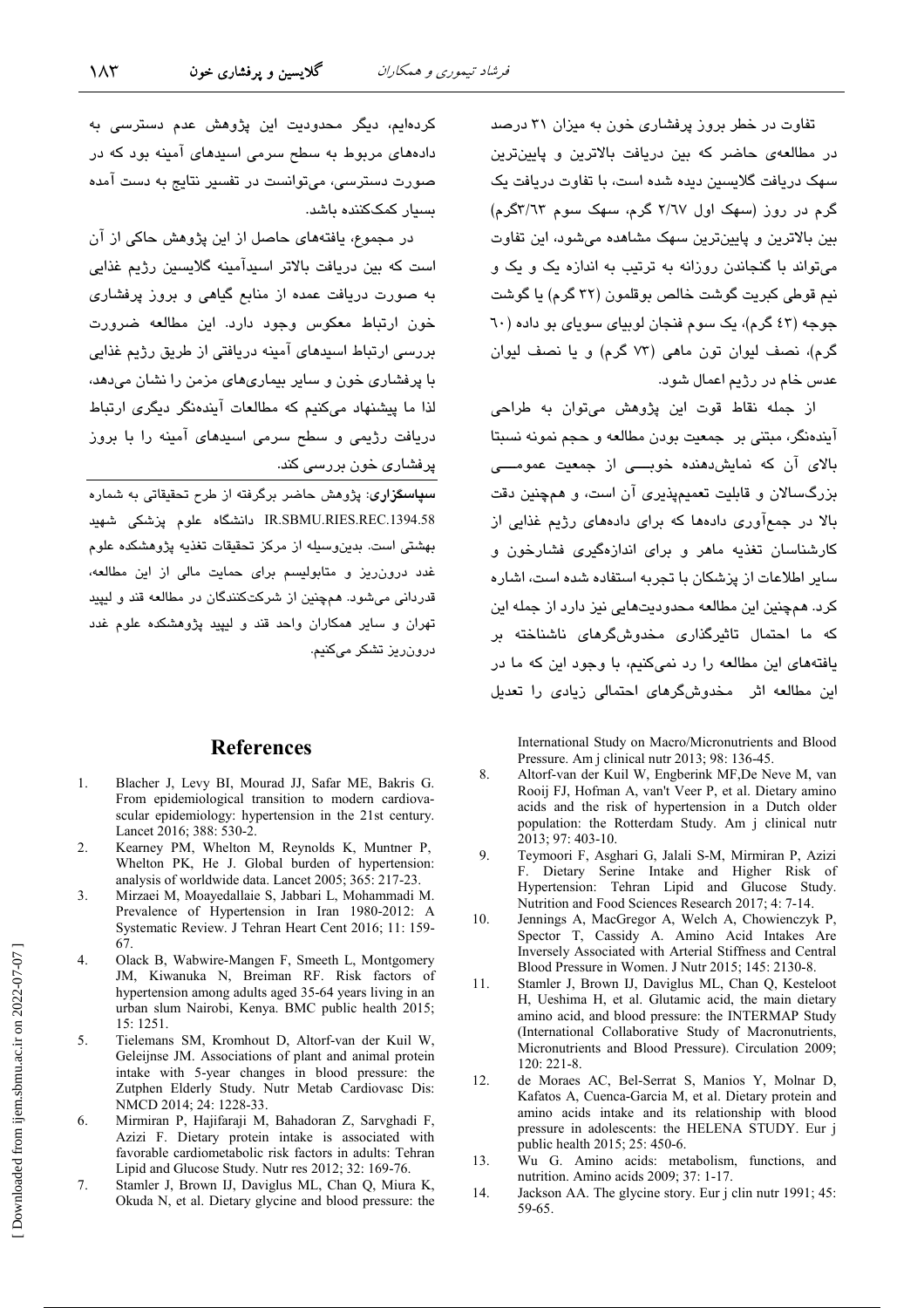- 15. Gannon MC, Nuttall JA, Nuttall FQ. The metabolic response to ingested glycine. The Am J Clin Nutr 2002; 76: 1302-7.
- 16. Alarcon-Aguilar F, Almanza-Perez J, Blancas G, Angeles S, Garcia-Macedo R, Roman R, et al. Glycine regulates the production of pro-inflammatory cytokines in lean and monosodium glutamate-obese mice. Eur J Pharmacol 2008; 599: 152-8.
- 17. Alvarado-Vásquez N, Zamudio P, Cerón E, Vanda B, Zenteno E, Carvajal-Sandoval G. Effect of glycine in streptozotocin-induced diabetic rats. Comp Biochem Physiol C Toxicol Pharmacol 2003; 13: 521-7.
- 18. El Hafidi M, Perez I, Banos G. Is glycine effective against elevated blood pressure? Curr Opin Clin Nutr Metab Care 2006; 9: 26-31.
- 19. Azizi F, Ghanbarian A, Momenan AA, Hadaegh F, Mirmiran P, Hedayati M, et al. Prevention of noncommunicable disease in a population in nutrition transition: Tehran Lipid and Glucose Study phase II. Trials 2009; 10: 5.
- 20. Mirmiran P, Esfahani FH, Mehrabi Y, Hedayati M, Azizi F. Reliability and relative validity of an FFQ for nutrients in the Tehran lipid and glucose study. Public Health Nutr 2010; 13: 654-62.
- 21. Delshad M, Sarbazi N, Rezaei\_Ghaleh N, Ghanbarian A, Azizi F. Reliability and validity of the Modifiable Activity Questionnaire (MAQ) in an Iranian urban adult population. Arch Iran Med 2012; 15: 279.
- 22. Zhang PY. Review of new hypertension guidelines. Eur Rev Med Pharmacol Sci 2015; 19: 312-5.
- 23. Diagnosis and classification of diabetes mellitus. Diabetes care 2014; 37 Suppl 1: S81-90.
- 24. Altorf–van der Kuil W, Engberink MF, Brink EJ, van Baak MA, Bakker SJ, Navis G, et al. Dietary protein and blood pressure: a systematic review. PloS one 2010; 5: e12102.
- 25. Wang Y, Yancy Jr W, Yu D, Champagne C, Appel L, Lin P. The relationship between dietary protein intake and blood pressure: results from the PREMIER study. J Hum Hypertens 2008; 22: 745-54.
- 26. Tzoulaki I, Brown IJ, Chan Q, Van Horn L, Ueshima H, Zhao L, et al. Relation of iron and red meat intake to blood pressure: cross sectional epidemiological study. BMJ 2008; 337: a258.
- 27. Zhong Z, Wheeler MD, Li X, Froh M, Schemmer P, Yin M, et al. L-Glycine: a novel antiinflammatory, immunomodulatory, and cytoprotective agent. Curr Opin Clin Nutr Metab Care 2003; 6: 229-40.
- 28. Mauriz J, Matilla B, Culebras J, Gonzalez P, Gonzalez-Gallego J. Dietary glycine inhibits activation of nuclear factor kappa B and prevents liver injury in hemorrhagic shock in the rat. Free Radic Biol Med 2001; 31: 1236- 44.
- 29. Brawley L, Torrens C, Anthony F, Itoh S, Wheeler T, Jackson A, et al. Glycine rectifies vascular dysfunction induced by dietary protein imbalance during pregnancy. J physiol 2004; 554: 497-504.
- 30. Talman WT, Robertson SC. Glycine, like glutamate, microinjected into the nucleus tractus solitarii of rat decreases arterial pressure and heart rate. Brain Res 1989; 477: 7-13.